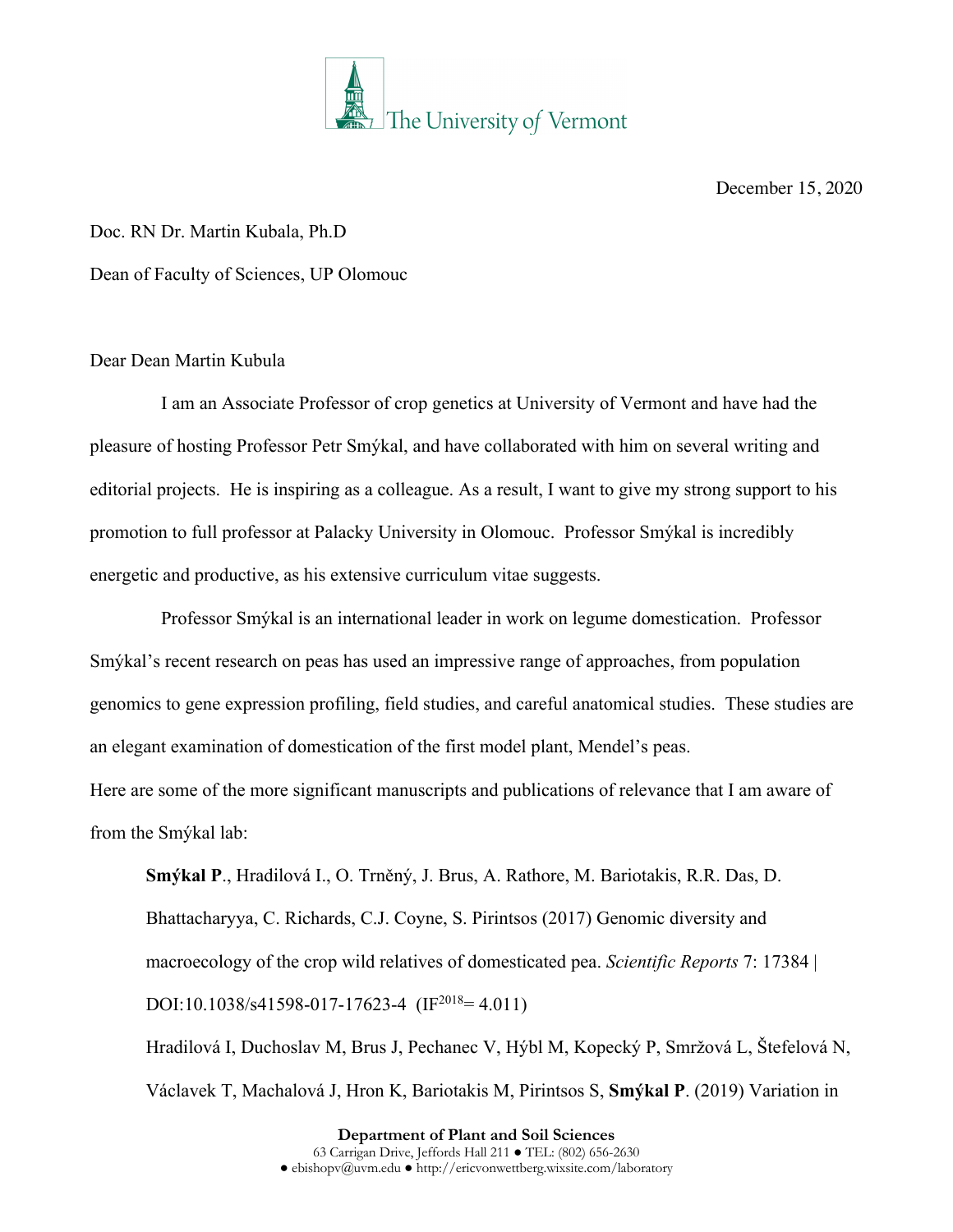

wild pea (*Pisum sativum* subsp*. elatius*) seed dormancy and its relationship to the environment and seed coat traits. *PeerJ* 6:e6263 (IF2018=2.353)

Janská A, Pecková E, Sczepaniak B, **Smýkal P**, Soukup A. (2018) The role of the testa during the establishment of physical dormancy in the pea seed. *Annals of Botany* 123(5), 815–829. doi: 10.1093/aob/mcy213 (IF<sup>2018</sup>=3.454)

Trněný O, Brus J, Hradilová I, Rathore A, Das RR, Kopecký P, Coyne CJ, Reeves P, Richards C, **Smýkal P**. (2018) Molecular evidence for two domestication events in the pea crop. *Genes* 9, 535; doi:10.3390/genes9110535 (IF2018=3.6**)**

In addition to his own research, Professor Smýkal has been very active in organizing special issues to bring greater attention to legumes. He has organized five special issues for different journals on different topics of plant science, from neo-domestication of wild plants to create new crops to tuber forming legumes.

I would like to commend Professor Smýkal for his commitment to legume biology. Legumes are critically internationally to food security and their potential for solving micro-nutrient deficiencies and other health problems. Professor Smýkal's work on legumes will ultimately contribute to global food security, improving not only Mendel's favored peas, but building the knowledge to improve other important legume species such as lentils and chickpeas. Furthermore, he has successfully trained several doctoral and msc students, who will form an important intellectual legacy.

I have reviewed Professor Smýkal's CV and in addition to his interactions with me, I am confident about his academic, research and technical contributions. In the US academic system, Professor Smýkal would be easily promoted to full professor at research intensive (Rockefeller R1